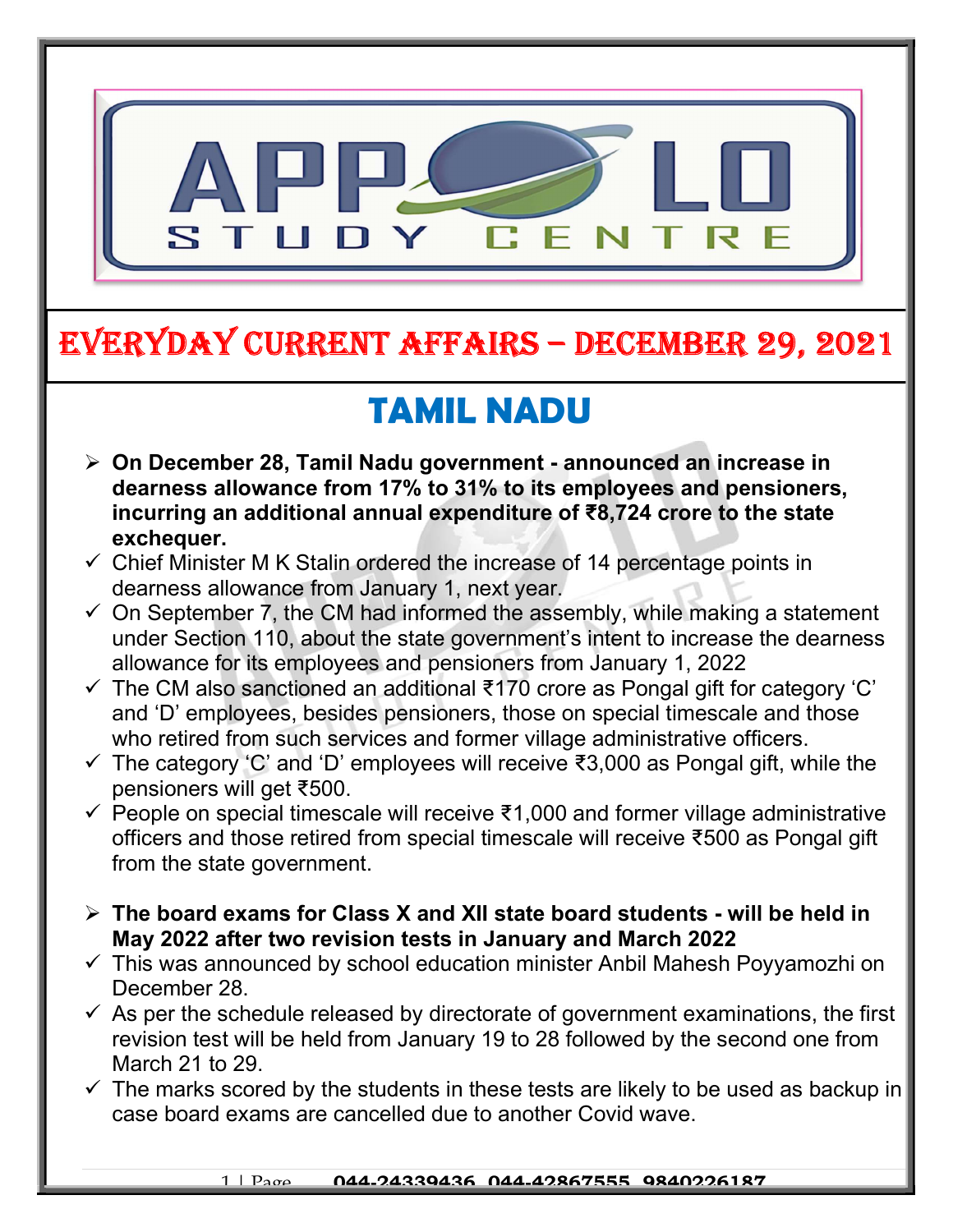- $\checkmark$  The Minister also said that the officials were directed to ensure display of helpline number 14417 in classrooms and schools to create awareness among students.
- $\checkmark$  Schools should have a complaint box to receive sexual harassment complaints, said the Minister
- $\triangleright$  The TN tourism advisory committee has been renamed as TN tourism promotion and development committee
- $\checkmark$  This was announced in an order issued by the Government
- $\checkmark$  The tourism secretary will be the vice-chairman of the panel.
- $\triangleright$  The Madras high court has announced that proceedings would be held only in-person from January 3, 2022 at both the principal seat in Chennai and at the Madurai bench.
- $\checkmark$  All virtual hearings on video-conferencing platforms will remain suspended with effect from January 3, 2022.
- $\checkmark$  From January 3, advocates and the registered advocate-clerks are permitted to enter the high court premises through all gate-entries
- $\checkmark$  Entry is subject to strict adherence of the prevailing security and Covid protocol norms.
- $\checkmark$  The restrictions on the entry of litigants, parties appearing in person and other persons will, however, continue to remain in force.
- $\checkmark$  However, those whose presence is specifically required by the courts concerned in relation to the court proceedings and witnesses for the purpose of deposition before the courts, etc., will continue to be allowed inside the premises
- $\triangleright$  The school education department directed to set up students' councils in all schools in order to include students in the decision-making process
- $\checkmark$  The council will be constituted in all schools as part of the reforms in the School Management Committees (SMCs).
- $\checkmark$  The students in the council will discuss among themselves their requirements and notify the school management committee about the same.
- $\checkmark$  Every school must have a SMC mandated under Right to Education (RTE) Act 2009, whose members would comprise of parents and representatives of the local body.
- $\checkmark$  The SMC is a 20-member committee with a convener and a joint convener with parents, local body members and school education department officials.
- $\checkmark$  The committee monitors various activities of the institution, including preparation of school development plan, overseeing distribution of financial aid from the state government and other agencies, and monitoring the noon meal programme.
- $\triangleright$  Periyar University has bagged the second place with A++ in the all-India ranking of National Assessment and Accreditation Council (NAAC).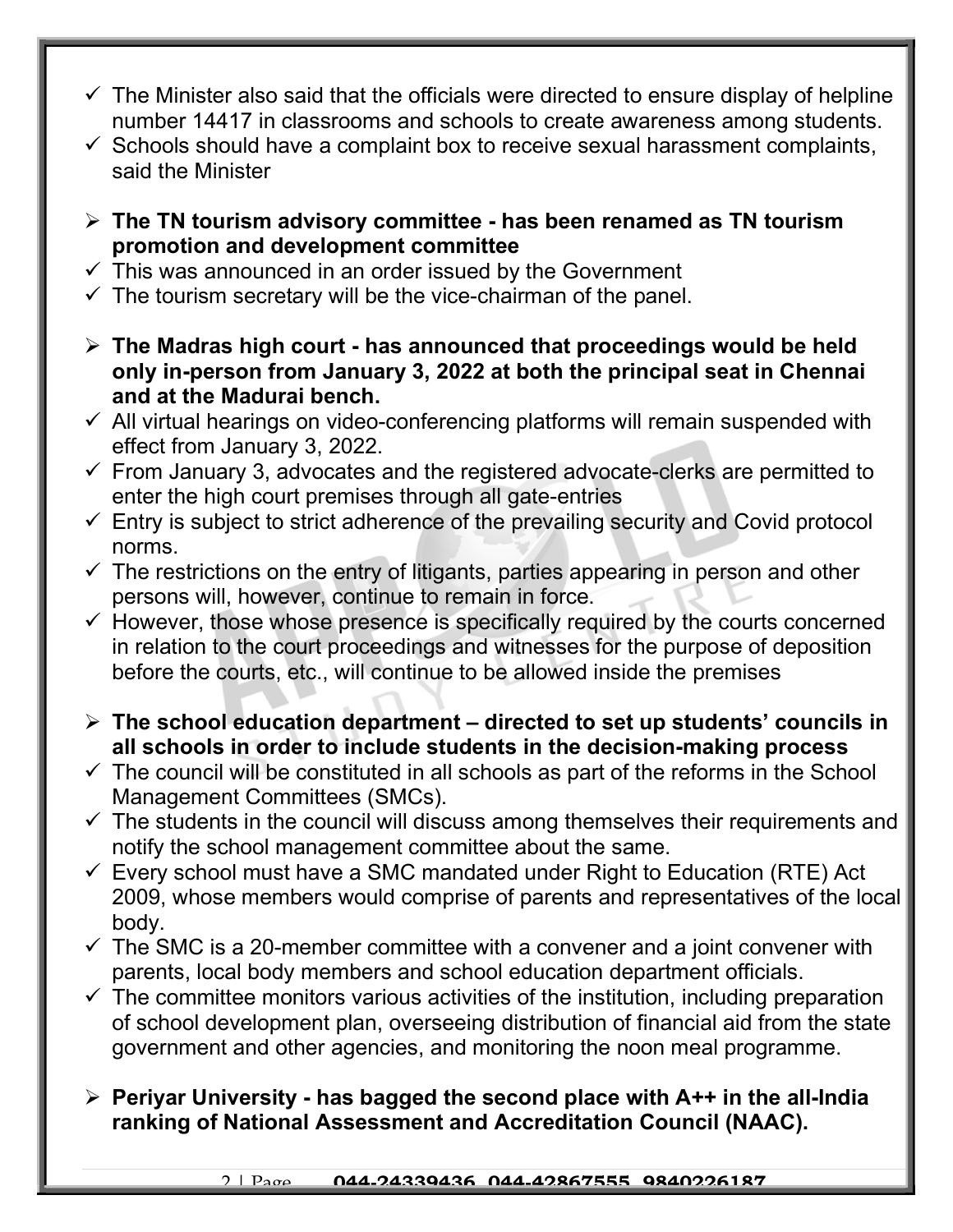- $\checkmark$  With a score of 3.61 out of 4, Periyar University has secured the first place in the state and the second place at the national level among the state government universities.
- $\checkmark$  This is the first time the university has achieved the top coveted position
- $\checkmark$  The NAAC peer team inspected the university between December 22 and December 24.
- $\triangleright$  A group of students from Bharathidasan University in Trichy has discovered a Jain sculpture dating back to the 10th century near a village temple in Pudukkottai district.



- $\checkmark$  The team has also discovered a stone replica of an impalement device (Kazhumaram) used in the previous centuries to torture and execute people.
- $\checkmark$  The sculpture measuring 84cm in height and 54cm in width was identified to be that of Mahavira also known as Vardhamana, the 24th Tirthankara of Jainism.
- $\checkmark$  The sculpture was found near a village temple at Iraiyur village near Keeranur.
- $\checkmark$  The sculpture of Mahavira is seen meditating with a tree in the backdrop.

#### STATES

- $\triangleright$  On December 28, Telangana became the first large state in the country to achieve 100% first dose Covid-19 vaccine coverage.
- $\checkmark$  The first dose was administered to the targeted population of 2.77 crore people in the state
- $\checkmark$  The state has achieved 66.1% coverage with respect to the second dose
- $\checkmark$  Nationally, the country's first dose coverage stands at 90% and the second dose coverage stands at 63.1%
- $\triangleright$  The Punjab government has imposed fresh restrictions following the Omicron threat and made Covid vaccine mandatory for all to access public places.
- $\checkmark$  In this regard, state's home affairs and justice department has issued a government order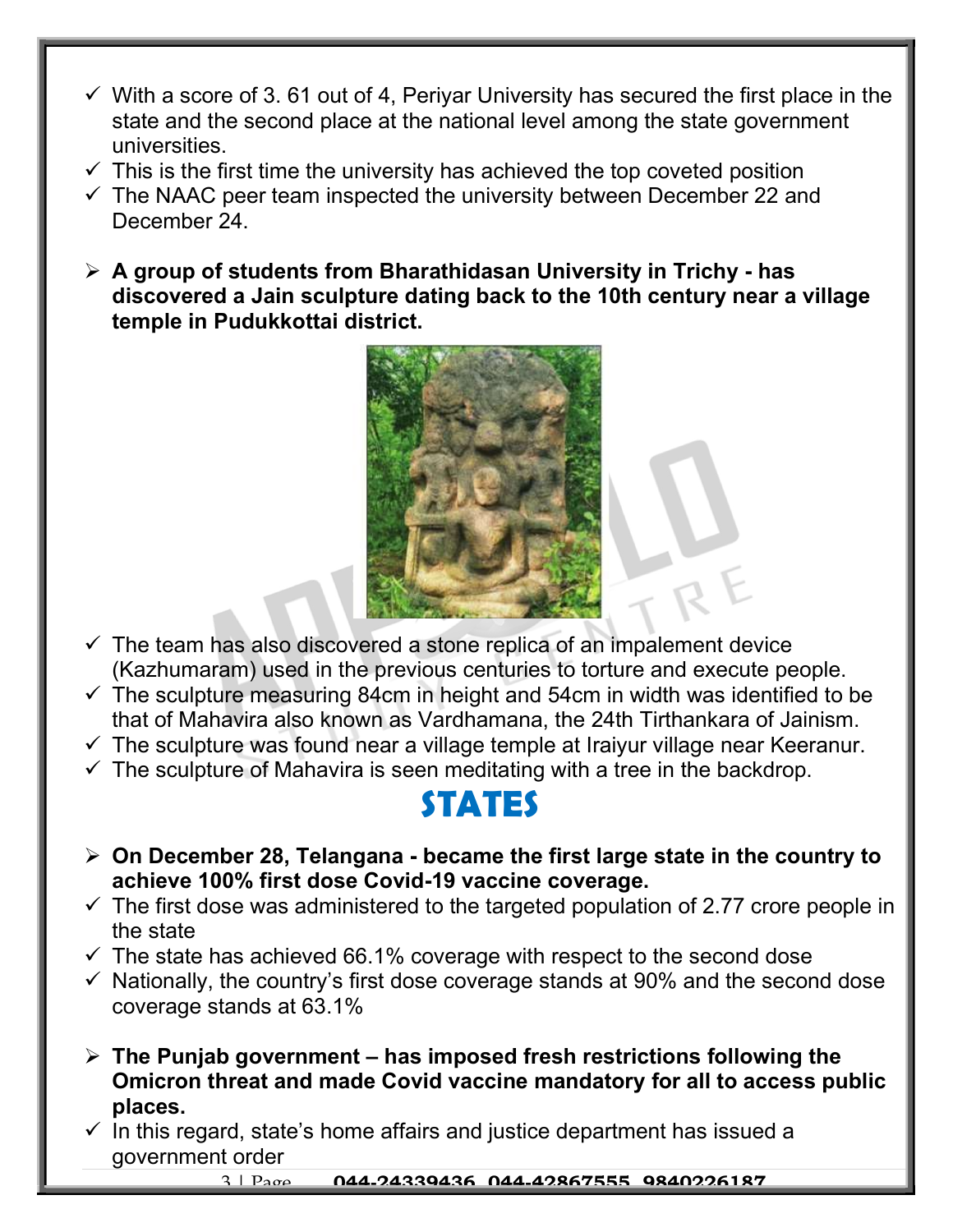- $\checkmark$  Only fully vaccinated people will be permitted at public places such as markets, malls, hotels and cinema halls in Punjab with effect from January 15, as per the order.
- $\checkmark$  The government ordered private and public sector banks, hotels, bars, restaurants, malls, shopping complexes, cinema halls, gyms and fitness centres to allow only fully vaccinated adults.
- $\checkmark$  All government, board and corporation offices in Chandigarh will henceforth allow only fully vaccinated people
- $\checkmark$  Recently, the Punjab government had asked its employees to furnish details regarding Covid-19 vaccination and said if they fail to do so, they will not be able to draw their salaries

## NATIONAL

- $\triangleright$  On December 28, the Central Drug Authority approved two new Covid vaccines — Serum Institute of India's Covovax and Biological E's Corbevax — for restricted use in emergency situation with certain conditions
- $\checkmark$  The apex drug regulator has also granted emergency use authorisation (EUA) to anti-Covid pill Molnupiravir for treatment of adult patients with mild-to-moderate Covid-19
- $\checkmark$  The announcement was made by Union Health Minister Mansukh Mandaviya following the recommendations by the Subject Expert Committee (SEC) on Covid-199 of the Central Drugs Standard Control Organisation (CDSCO).
- $\checkmark$  With this approval, the number of Covid vaccines which have received emergency use authorisation in the country has increased to eight.
- $\checkmark$  Six Covid-19 vaccines Serum Institute's Covishield, Bharat Biotech's Covaxin, Zydus Cadila's ZyCoV-D, Russia's Sputnik V and the US-made Moderna and Johnson and Johnson — had already received EUA from the Indian drug regulator
- $\checkmark$  Corbevax vaccine is India's first indigenously developed RBD protein sub-unit vaccine against Covid-19 and the third vaccine developed in India
- $\checkmark$  The 20-dose vials of Corbevax, to be given in two doses of 0. 5ml each at a gap of 28 days via intramuscular injection, can be stored between 2-8 degree Celsius.
- $\checkmark$  Approval of Molnupiravir, developed by Merck and its partner Ridgeback, is beneficial for high-risk individuals and people with weakened immunity as it is the world's first medicine to treat symptomatic Covid-19.
- $\checkmark$  It will be used to treat Covid-19 patients with SpO2 93% and those with a high risk of disease progression
- $\checkmark$  Around 13 major local pharmaceutical companies have received permission to manufacture the drug.
- $\checkmark$  The pill is intended to be taken twice a day for five days by people at home with mild to moderate Covid-19.
- $\checkmark$  The drug should only be sold by retail under the prescription of medical specialists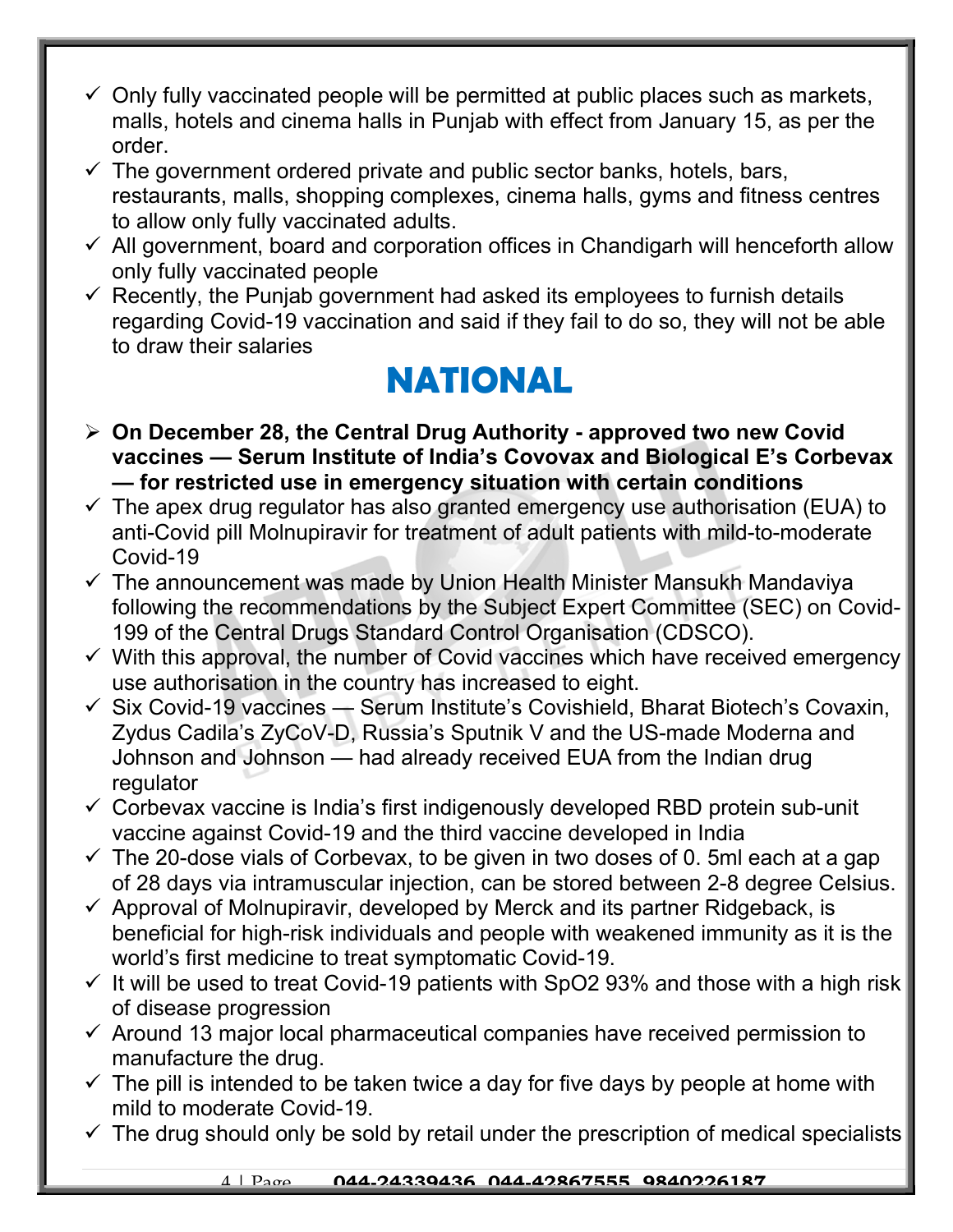- $\checkmark$  The Nanoparticle Vaccine, Covovax, is to be administered through an intramuscular route.
- $\checkmark$  It has a two-dose schedule to be spread out between 21 days.
- $\checkmark$  The vaccine needs to be stored at a low temperature of 2 to 8 degrees Celsius.
- $\checkmark$  It will be given in 0.6 ml single-dose and 5 ml for 10 doses vial pack
- $\checkmark$  In August 2020, the US-based vaccine maker Novavax Inc had announced a licence agreement with SII for the development and commercialisation of NVX-CoV2373, its own Covid-19 vaccine candidate, in low and middle-income countries and India.
- $\checkmark$  The DCGI approval comes after the World Health Organisation (WHO) issued an emergency use listing for Covovax on December 17
- $\checkmark$  India still has at least two more promising candidates in the vaccine pipeline that may get approval next year.
- $\checkmark$  Gennova Biopharmaceuticals has developed India's first mRNA vaccine called HGC019, which is currently under Phase 2/3 trials.
- $\checkmark$  The company is expected to complete the process by January end.
- $\checkmark$  Bharat Biotech is also developing a nasal vaccine, which the company says cuts transmissibility by attacking it at the point of entry — nose and upper respiratory tract.
- $\checkmark$  The vaccine has completed Phase 2 trials and is also likely to seek early approval in 2022.
- On December 28, Prime Minister Narendra Modi inaugurated Kanpur Metro Rail Project, the fastest built metro rail project in the country.



- $\checkmark$  The completed 9 km long section of the Metro Rail Project runs from IIT Kanpur to Moti Jheel.
- $\checkmark$  The entire length of the project is 32 km and a total of 11,000 crore is being spent on this project.
- $\checkmark$  The European Investment Bank (EIB) has also proposed to provide a €650 million loan for this project.
- $\checkmark$  The construction of the project was started by CM Yogi Adityanath on November 15, 2019.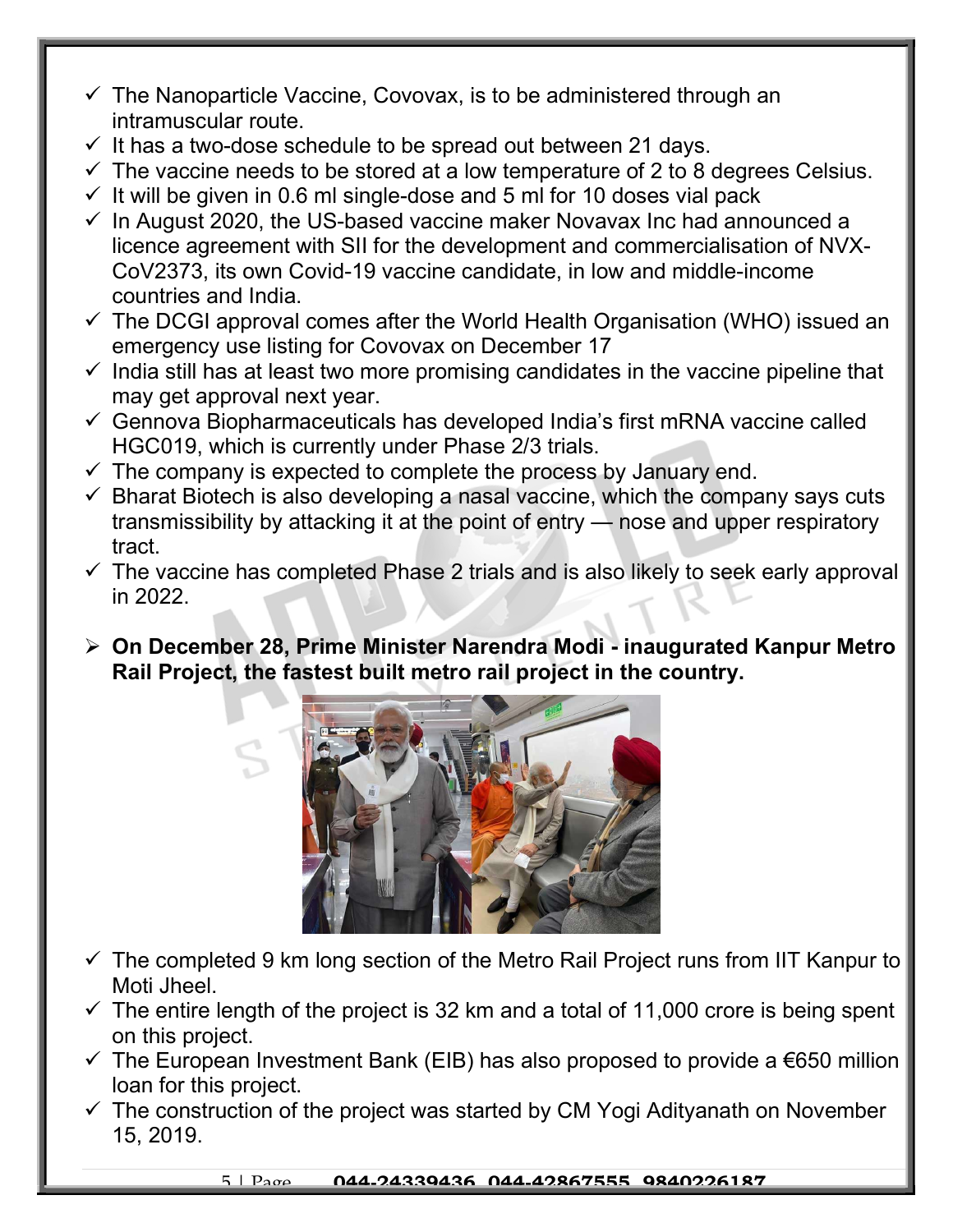- $\checkmark$  The feasibility study for this project was done in June 2015 by RITES
- $\checkmark$  The PM also inaugurated the Bina-Panki Multiproduct Pipeline Project, extending from the Bina refinery in Madhya Pradesh to Panki in Kanpur.
- $\checkmark$  It would help in easy access to petroleum products from the Bina refinery.
- $\checkmark$  The 356-km long, Rs.1,500 crore Bina-Panki project has a refining capacity of 3.45 million metric tonne per annum
- $\checkmark$  During his address, PM Modi talked about Kanpur's role in the development of the country.
- $\checkmark$  The PM mentioned stalwarts leaders like Deen Dayal Upadhyaya, Atal Bihari Vajpayee and Sundar Singh Bhandari, who hail from Kanpur.
- $\checkmark$  The PM also listed the major achievements of the UP govt including the upcoming largest international airport, longest expressway of the country and Dedicated Freight Corridor hub that is being built in the state.
- $\checkmark$  Earlier, Prime Minister attended the 54th Convocation Ceremony of IIT Kanpur, where he launched blockchain-based digital degrees.
- $\checkmark$  PM also talked about the world's first CNG filling station developed in Varanasi by the incubated company of IIT Kanpur.
- $\triangleright$  Union Government has advised the Automobile Manufacturers to start manufacturing Flex-Fuel Vehicles and Flex-Fuel Strong Hybrid Electric Vehicles complying with BS-6 Norms in a time-bound manner within a period of six months.
- $\checkmark$  This was announced by Road Transport and Highways Minister, Nitin Gadkari
- $\checkmark$  The suggestion has been made in line with Prime Minister's vision of Aatmanirbhar Bharat and government's policy on promoting ethanol as an alternate transport fuel
- $\checkmark$  Flex-Fuel Vehicles are capable to run on a combination of 100% Petrol or 100% bio-ethanol and their blends.
- $\checkmark$  According to the Minister, this move will drastically reduce Greenhouse Gas emissions from vehicles, thereby enabling a shift from fossil fuels
- $\checkmark$  It will also help India to comply with its commitment made at COP-26 to reduce the total projected carbon emissions by one billion tonnes by 2030.
- $\checkmark$  Recently, the Government has introduced the "Production Linked Incentive (PLI) Scheme" that has included automobile, auto components and auto components of flex fuel engines, in order to accelerate the introduction of Flex Fuel vehicles.
- $\checkmark$  Earlier, NITI Aayog has formulated road map for Ethanol blending for 2020-2025 period in June 2021 in collaboration with the Ministry of Petroleum and Natural Gas as a basis for Ethanol blending programme (EBP).
- $\checkmark$  Flexible-fuel vehicles are also called as "dual-fuel vehicle" or a flex-fuel vehicle.
- $\checkmark$  In these vehicles, the engine usually runs on gasoline blended with either ethanol or methanol fuel.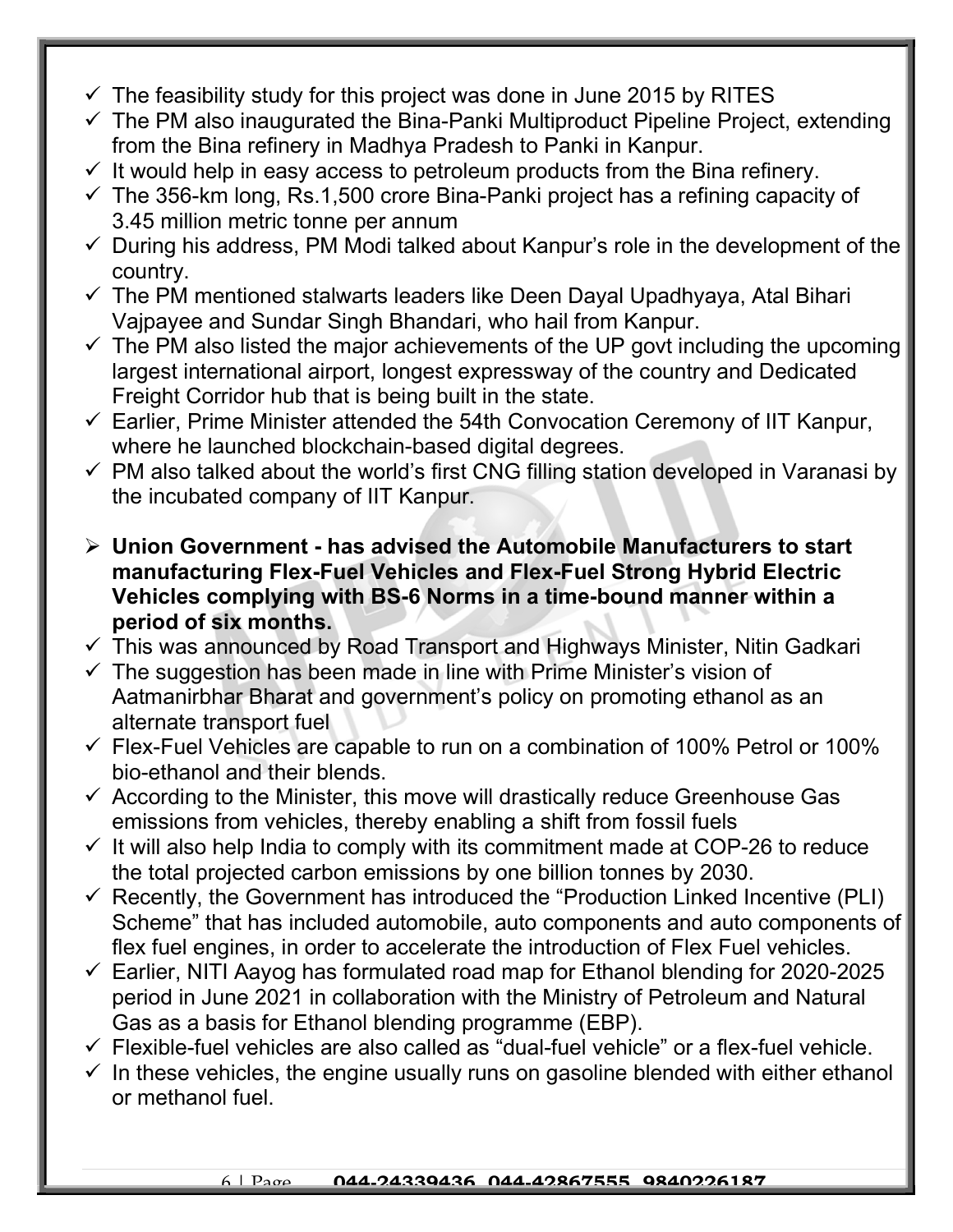$\triangleright$  Prime Minister Narendra Modi - conferred 'unforgeable' digital degrees to students of IIT-Kanpur at its 54th convocation on December 28.



- $\checkmark$  Block chain technology was used in developing the digital degrees.
- $\checkmark$  The digital degrees, developed by IIT-Kanpur under the National Block Chain Project, can be verified globally and are unforgeable.
- $\checkmark$  A total of 1,723 students received their degrees and three honorary doctorate degrees were awarded to persons of eminence.

#### INTERNATIONAL

- On December 28, Pakistan PM Imran Khan's cabinet approved the country's first national security policy (NSP) aimed at guiding the country's economic foreign and defence policies.
- $\checkmark$  The policy was approved a day earlier at the meeting of the national security committee (NSC), the government's top consultative and decision making body for coordinating issues pertaining to national security.
- $\checkmark$  The five-year policy document covering 2022-26 is the first ever strategy paper of its kind that sets out the state's national security vision and guide-lines for the attainment of those goals.
- $\checkmark$  The policy, however, has not been publicly shared yet.
- $\checkmark$  The policy reportedly covers both traditional and non-traditional security challenges, including economy, food, water, military security, terrorism, population growth and dealings with the external world.
- $\checkmark$  It has been prepared by the national security division.
- $\checkmark$  Over 600 academics, analysts, civil society members and students across Pakistan have been consulted to make the policy process inclusive.

## INDIA AND OTHER COUNTRIES

7 | Page 044-24339436, 044-42867555, 9840226187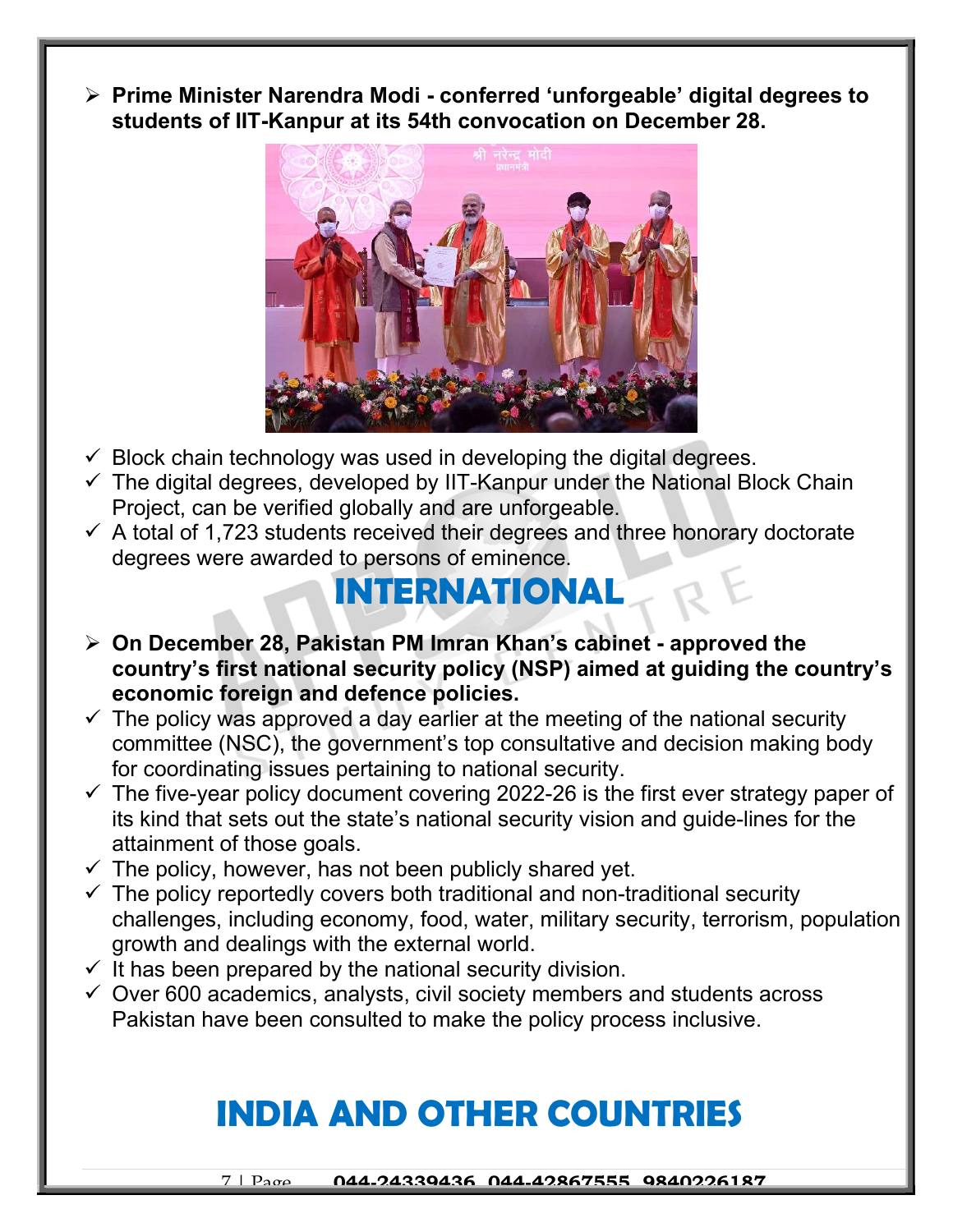- $\triangleright$  India will chair the Counter-Terrorism Committee of UN Security Council in January 2022 for the first time after 2012
- $\checkmark$  Earlier this year, on January 8, 2021, India's Permanent Representative to the United Nations Ambassador TS Tirumurti had declared that India will chair 3 important communities at UN Security Council in 202-22
	- $\checkmark$  This includes the Taliban Sanctions Committee, Libya Sanctions Committee and the counter-terrorism Committee.
- $\checkmark$  In November 2020, India's annual resolution on the issue of counter-terrorism was co-sponsored by over 75 countries.
- $\checkmark$  It was adopted by consensus without a vote in the First Committee of the United Nations General Assembly.
- $\checkmark$  The Counter-Terrorism Committee was established by Security Council resolution 1373 adopted unanimously on 28 September 2001 after the 9/11 terror attacks in the US.
- $\checkmark$  The Committee was tasked with monitoring implementation of resolution 1373
- $\checkmark$  The resolution 1373 requests countries to implement a number of measures aimed at enhancing their legal and institutional ability to counter terrorist activities at home and around the world

# SCIENCE, TECHNOLOGY & ENVIRONMENT

 $\triangleright$  Chinese scientists – have developed world's first AI 'prosecutor' that can identify crimes with more than 97% accuracy and file charges against criminals



- $\checkmark$  The AI technology, which runs on a standard desktop PC, was developed by China's largest district public prosecution office named 'Shanghai Pudong People's Procuratorate'
- $\checkmark$  The AI-driven machine was manufactured from the already existing AI tool known as System 206 that the Chinese prosecutors were using to assess the evidence
- $\checkmark$  'AI prosecutor' will work on cases ranging from credit card fraud, dangerous driving, theft, fraud and obstruction of official duties
- $\checkmark$  It will then analyze the human-made case descriptions at lengths to accordingly press the criminal charges on the suspects or the accused.